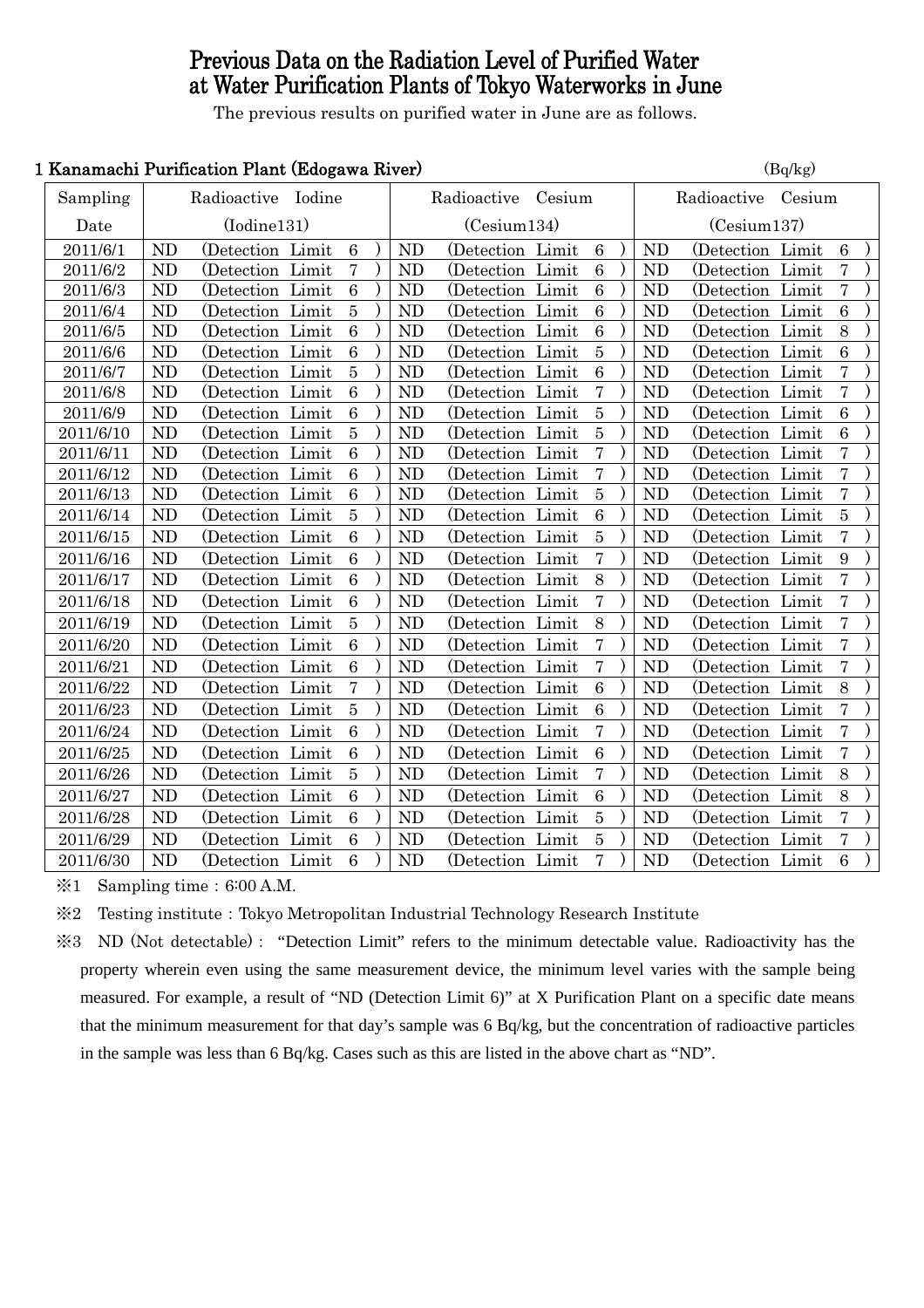## 2 Asaka Purification Plant (Arakawa River)  $\left( \frac{B}{Bq/kg} \right)$

| Asaka Purincation Piant (Arakawa River) |                                                |                   |                 |  |                |                   |                |                |                       |                 |  |  |  |
|-----------------------------------------|------------------------------------------------|-------------------|-----------------|--|----------------|-------------------|----------------|----------------|-----------------------|-----------------|--|--|--|
| Sampling                                | Iodine<br>Radioactive<br>Cesium<br>Radioactive |                   |                 |  |                |                   |                |                | Radioactive<br>Cesium |                 |  |  |  |
| Date                                    | (Iodine131)                                    |                   |                 |  | (Cesium134)    |                   |                | (Cesium137)    |                       |                 |  |  |  |
| 2011/6/1                                | <b>ND</b>                                      | (Detection Limit  | $6\phantom{1}6$ |  | <b>ND</b>      | (Detection Limit  | 6              | <b>ND</b>      | (Detection Limit      | 8               |  |  |  |
| 2011/6/2                                | <b>ND</b>                                      | (Detection Limit  | $\,6$           |  | N <sub>D</sub> | (Detection Limit) | $\overline{7}$ | N <sub>D</sub> | (Detection Limit      | $6\phantom{1}6$ |  |  |  |
| 2011/6/3                                | <b>ND</b>                                      | (Detection Limit  | $\overline{7}$  |  | <b>ND</b>      | (Detection Limit) | $\overline{5}$ | <b>ND</b>      | (Detection Limit)     | $\overline{7}$  |  |  |  |
| 2011/6/4                                | <b>ND</b>                                      | (Detection Limit  | 6               |  | <b>ND</b>      | (Detection Limit  | $\overline{7}$ | <b>ND</b>      | (Detection Limit      | $\overline{6}$  |  |  |  |
| 2011/6/5                                | <b>ND</b>                                      | (Detection Limit  | $6\phantom{1}6$ |  | <b>ND</b>      | (Detection Limit  | $\overline{6}$ | N <sub>D</sub> | (Detection Limit      | 6               |  |  |  |
| 2011/6/6                                | <b>ND</b>                                      | (Detection Limit  | $\overline{7}$  |  | <b>ND</b>      | (Detection Limit  | $\overline{6}$ | <b>ND</b>      | (Detection Limit)     | $\overline{7}$  |  |  |  |
| 2011/6/7                                | <b>ND</b>                                      | (Detection Limit  | $6\phantom{1}$  |  | <b>ND</b>      | (Detection Limit  | 6              | <b>ND</b>      | (Detection Limit      | $\overline{7}$  |  |  |  |
| 2011/6/8                                | <b>ND</b>                                      | (Detection Limit) | $\overline{6}$  |  | <b>ND</b>      | (Detection Limit) | 6              | <b>ND</b>      | (Detection Limit      | $\overline{6}$  |  |  |  |
| 2011/6/9                                | <b>ND</b>                                      | (Detection Limit  | $\overline{5}$  |  | <b>ND</b>      | (Detection Limit  | $\overline{5}$ | <b>ND</b>      | (Detection Limit)     | $\overline{7}$  |  |  |  |
| 2011/6/10                               | <b>ND</b>                                      | (Detection Limit  | $\overline{6}$  |  | <b>ND</b>      | (Detection Limit) | 6              | N <sub>D</sub> | (Detection Limit)     | $\overline{6}$  |  |  |  |
| 2011/6/11                               | <b>ND</b>                                      | (Detection Limit  | $\overline{7}$  |  | <b>ND</b>      | (Detection Limit  | $\overline{6}$ | <b>ND</b>      | (Detection Limit      | $\overline{5}$  |  |  |  |
| 2011/6/12                               | <b>ND</b>                                      | (Detection Limit  | $\overline{5}$  |  | <b>ND</b>      | (Detection Limit  | $\overline{6}$ | <b>ND</b>      | (Detection Limit)     | $\overline{7}$  |  |  |  |
| 2011/6/13                               | <b>ND</b>                                      | (Detection Limit  | $\overline{6}$  |  | <b>ND</b>      | (Detection Limit) | 8              | <b>ND</b>      | (Detection Limit)     | $\overline{7}$  |  |  |  |
| 2011/6/14                               | <b>ND</b>                                      | (Detection Limit  | $\overline{7}$  |  | <b>ND</b>      | (Detection Limit) | $\overline{7}$ | <b>ND</b>      | (Detection Limit)     | $\overline{5}$  |  |  |  |
| 2011/6/15                               | <b>ND</b>                                      | (Detection Limit) | $\,6$           |  | <b>ND</b>      | (Detection Limit) | $\overline{7}$ | <b>ND</b>      | (Detection Limit)     | $\overline{7}$  |  |  |  |
| 2011/6/16                               | <b>ND</b>                                      | (Detection Limit  | $\overline{7}$  |  | <b>ND</b>      | (Detection Limit  | $\overline{6}$ | <b>ND</b>      | (Detection Limit      | 8               |  |  |  |
| 2011/6/17                               | <b>ND</b>                                      | (Detection Limit  | 6               |  | <b>ND</b>      | (Detection Limit  | 6              | <b>ND</b>      | (Detection Limit      | $\overline{7}$  |  |  |  |
| 2011/6/18                               | <b>ND</b>                                      | (Detection Limit) | $\,6\,$         |  | <b>ND</b>      | (Detection Limit) | $\overline{6}$ | <b>ND</b>      | (Detection Limit)     | 8               |  |  |  |
| 2011/6/19                               | <b>ND</b>                                      | (Detection Limit  | $\overline{6}$  |  | <b>ND</b>      | (Detection Limit  | $\overline{7}$ | <b>ND</b>      | (Detection Limit      | 8               |  |  |  |
| 2011/6/20                               | <b>ND</b>                                      | (Detection Limit  | $\overline{6}$  |  | <b>ND</b>      | (Detection Limit  | $\overline{7}$ | <b>ND</b>      | (Detection Limit      | $\overline{8}$  |  |  |  |
| 2011/6/21                               | <b>ND</b>                                      | (Detection Limit  | 6               |  | <b>ND</b>      | (Detection Limit  | $\overline{7}$ | <b>ND</b>      | (Detection Limit)     | 8               |  |  |  |
| 2011/6/22                               | <b>ND</b>                                      | (Detection Limit  | $\,6$           |  | <b>ND</b>      | (Detection Limit  | $\overline{6}$ | <b>ND</b>      | (Detection Limit      | 8               |  |  |  |
| 2011/6/23                               | <b>ND</b>                                      | (Detection Limit  | $\overline{5}$  |  | <b>ND</b>      | (Detection Limit  | $\overline{5}$ | <b>ND</b>      | (Detection Limit      | $\overline{7}$  |  |  |  |
| 2011/6/24                               | <b>ND</b>                                      | (Detection Limit  | $\overline{6}$  |  | <b>ND</b>      | (Detection Limit  | $\overline{6}$ | <b>ND</b>      | (Detection Limit      | $\overline{7}$  |  |  |  |
| 2011/6/25                               | <b>ND</b>                                      | (Detection Limit) | $6\phantom{1}6$ |  | <b>ND</b>      | (Detection Limit) | $\overline{6}$ | <b>ND</b>      | (Detection Limit)     | $\overline{7}$  |  |  |  |
| 2011/6/26                               | <b>ND</b>                                      | (Detection Limit  | $\overline{6}$  |  | <b>ND</b>      | (Detection Limit  | $\overline{6}$ | <b>ND</b>      | (Detection Limit      | 8               |  |  |  |
| 2011/6/27                               | <b>ND</b>                                      | (Detection Limit  | $\overline{6}$  |  | <b>ND</b>      | (Detection Limit  | $\overline{6}$ | <b>ND</b>      | (Detection Limit      | 8               |  |  |  |
| 2011/6/28                               | <b>ND</b>                                      | (Detection Limit) | $\overline{5}$  |  | <b>ND</b>      | (Detection Limit) | $\overline{5}$ | <b>ND</b>      | (Detection Limit)     | $\overline{7}$  |  |  |  |
| 2011/6/29                               | <b>ND</b>                                      | (Detection Limit  | $6\phantom{1}6$ |  | <b>ND</b>      | (Detection Limit  | $\overline{7}$ | <b>ND</b>      | (Detection Limit)     | 8               |  |  |  |
| 2011/6/30                               | <b>ND</b>                                      | (Detection Limit  | $\overline{7}$  |  | <b>ND</b>      | (Detection Limit  | $\overline{6}$ | <b>ND</b>      | (Detection Limit)     | $\overline{7}$  |  |  |  |

 $\text{\%}1$  Sampling time: 6:00 A.M.

※2 Testing institute:Tokyo Metropolitan Industrial Technology Research Institute

※3 ND (Not detectable): "Detection Limit" refers to the minimum detectable value. Radioactivity has the property wherein even using the same measurement device, the minimum level varies with the sample being measured. For example, a result of "ND (Detection Limit 6)" at X Purification Plant on a specific date means that the minimum measurement for that day's sample was 6 Bq/kg, but the concentration of radioactive particles in the sample was less than 6 Bq/kg. Cases such as this are listed in the above chart as "ND".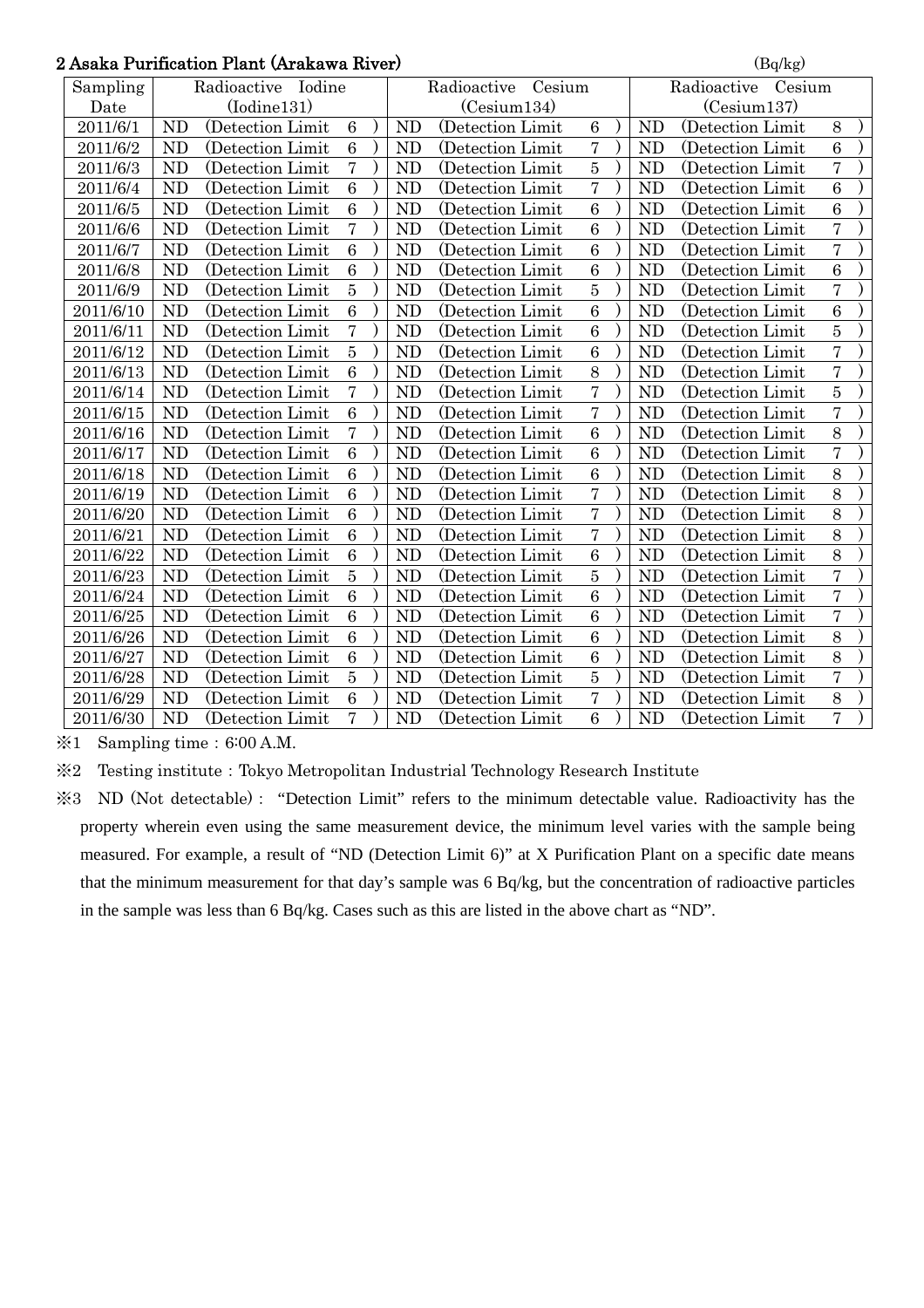#### $3$  Ozaku Purification Plant (Tamagawa River) (Bq/kg)

| o Ozaku Furfiication Fiant (Tamagawa Kiver)<br>(Dq/kg) |                                             |                   |                |  |                |                   |                  |                       |                   |                  |  |  |
|--------------------------------------------------------|---------------------------------------------|-------------------|----------------|--|----------------|-------------------|------------------|-----------------------|-------------------|------------------|--|--|
| Sampling                                               | Radioactive<br>Radioactive Iodine<br>Cesium |                   |                |  |                |                   |                  | Radioactive<br>Cesium |                   |                  |  |  |
| Date                                                   |                                             | (Iodine131)       |                |  | (Cesium134)    |                   |                  | (Cesium137)           |                   |                  |  |  |
| 2011/6/1                                               | <b>ND</b>                                   | (Detection Limit  | $6\phantom{a}$ |  | <b>ND</b>      | (Detection Limit  | $\overline{7}$   | <b>ND</b>             | (Detection Limit  | $6\phantom{.}6$  |  |  |
| 2011/6/2                                               | <b>ND</b>                                   | (Detection Limit  | 6              |  | <b>ND</b>      | (Detection Limit  | $6\phantom{1}6$  | <b>ND</b>             | (Detection Limit  | $\overline{5}$   |  |  |
| 2011/6/3                                               | <b>ND</b>                                   | (Detection Limit  | $\overline{7}$ |  | <b>ND</b>      | (Detection Limit  | $\overline{7}$   | <b>ND</b>             | (Detection Limit) | 8                |  |  |
| 2011/6/4                                               | <b>ND</b>                                   | (Detection Limit) | $\overline{7}$ |  | <b>ND</b>      | (Detection Limit) | 6                | <b>ND</b>             | (Detection Limit  | $\overline{7}$   |  |  |
| 2011/6/5                                               | <b>ND</b>                                   | (Detection Limit) | 6              |  | <b>ND</b>      | (Detection Limit) | $\overline{7}$   | <b>ND</b>             | (Detection Limit) | $\overline{7}$   |  |  |
| 2011/6/6                                               | <b>ND</b>                                   | (Detection Limit  | $\overline{7}$ |  | <b>ND</b>      | (Detection Limit  | $\boldsymbol{6}$ | <b>ND</b>             | (Detection Limit  | $\overline{7}$   |  |  |
| 2011/6/7                                               | N <sub>D</sub>                              | (Detection Limit  | $\overline{7}$ |  | <b>ND</b>      | (Detection Limit) | $\overline{7}$   | <b>ND</b>             | (Detection Limit  | $\overline{7}$   |  |  |
| 2011/6/8                                               | N <sub>D</sub>                              | (Detection Limit  | 6              |  | <b>ND</b>      | (Detection Limit  | 6                | <b>ND</b>             | (Detection Limit  | $6\phantom{.}6$  |  |  |
| 2011/6/9                                               | <b>ND</b>                                   | (Detection Limit  | 6              |  | <b>ND</b>      | (Detection Limit  | $\overline{6}$   | <b>ND</b>             | (Detection Limit  | 6                |  |  |
| 2011/6/10                                              | <b>ND</b>                                   | (Detection Limit) | $\overline{6}$ |  | <b>ND</b>      | (Detection Limit) | $\overline{7}$   | <b>ND</b>             | (Detection Limit) | $\overline{7}$   |  |  |
| 2011/6/11                                              | <b>ND</b>                                   | (Detection Limit) | $\overline{6}$ |  | <b>ND</b>      | (Detection Limit) | 6                | <b>ND</b>             | (Detection Limit) | $\overline{7}$   |  |  |
| 2011/6/12                                              | <b>ND</b>                                   | (Detection Limit) | $\overline{5}$ |  | <b>ND</b>      | (Detection Limit) | $\overline{6}$   | <b>ND</b>             | (Detection Limit) | $\overline{6}$   |  |  |
| 2011/6/13                                              | <b>ND</b>                                   | (Detection Limit  | $\overline{6}$ |  | <b>ND</b>      | (Detection Limit  | $\overline{7}$   | ND                    | (Detection Limit  | 6                |  |  |
| 2011/6/14                                              | <b>ND</b>                                   | (Detection Limit  | $\overline{7}$ |  | N <sub>D</sub> | (Detection Limit  | 8                | <b>ND</b>             | (Detection Limit  | $\overline{7}$   |  |  |
| 2011/6/15                                              | <b>ND</b>                                   | (Detection Limit) | 6              |  | <b>ND</b>      | (Detection Limit) | $\overline{7}$   | <b>ND</b>             | (Detection Limit) | 6                |  |  |
| 2011/6/16                                              | N <sub>D</sub>                              | (Detection Limit  | $\overline{6}$ |  | <b>ND</b>      | (Detection Limit  | 6                | <b>ND</b>             | (Detection Limit  | $\overline{7}$   |  |  |
| 2011/6/17                                              | <b>ND</b>                                   | (Detection Limit) | $\overline{6}$ |  | <b>ND</b>      | (Detection Limit) | $\overline{7}$   | <b>ND</b>             | (Detection Limit) | 8                |  |  |
| 2011/6/18                                              | <b>ND</b>                                   | (Detection Limit) | $\,6\,$        |  | <b>ND</b>      | (Detection Limit) | $\overline{7}$   | <b>ND</b>             | (Detection Limit) | 8                |  |  |
| 2011/6/19                                              | <b>ND</b>                                   | (Detection Limit  | $\overline{7}$ |  | <b>ND</b>      | (Detection Limit  | $\overline{7}$   | <b>ND</b>             | (Detection Limit  | 8                |  |  |
| 2011/6/20                                              | <b>ND</b>                                   | (Detection Limit  | $\overline{6}$ |  | <b>ND</b>      | (Detection Limit) | $\overline{7}$   | <b>ND</b>             | (Detection Limit) | 8                |  |  |
| 2011/6/21                                              | <b>ND</b>                                   | (Detection Limit  | $\overline{6}$ |  | <b>ND</b>      | (Detection Limit  | $\overline{5}$   | <b>ND</b>             | (Detection Limit  | $\overline{7}$   |  |  |
| 2011/6/22                                              | <b>ND</b>                                   | (Detection Limit) | 6              |  | <b>ND</b>      | (Detection Limit  | $\overline{5}$   | <b>ND</b>             | (Detection Limit) | $\overline{7}$   |  |  |
| 2011/6/23                                              | <b>ND</b>                                   | (Detection Limit) | 6              |  | <b>ND</b>      | (Detection Limit) | $\overline{7}$   | <b>ND</b>             | (Detection Limit) | $\overline{7}$   |  |  |
| 2011/6/24                                              | <b>ND</b>                                   | (Detection Limit) | 6              |  | N <sub>D</sub> | (Detection Limit) | $\overline{7}$   | N <sub>D</sub>        | (Detection Limit  | $\overline{7}$   |  |  |
| 2011/6/25                                              | <b>ND</b>                                   | (Detection Limit) | $\overline{6}$ |  | <b>ND</b>      | (Detection Limit) | $\overline{6}$   | <b>ND</b>             | (Detection Limit  | $\overline{7}$   |  |  |
| 2011/6/26                                              | <b>ND</b>                                   | (Detection Limit  | $\overline{5}$ |  | <b>ND</b>      | (Detection Limit  | $\overline{6}$   | <b>ND</b>             | (Detection Limit  | 8                |  |  |
| 2011/6/27                                              | N <sub>D</sub>                              | (Detection Limit  | $\overline{6}$ |  | <b>ND</b>      | (Detection Limit  | $\overline{7}$   | <b>ND</b>             | (Detection Limit  | $\overline{7}$   |  |  |
| 2011/6/28                                              | <b>ND</b>                                   | (Detection Limit  | 6              |  | N <sub>D</sub> | (Detection Limit  | $\overline{5}$   | <b>ND</b>             | (Detection Limit  | $\overline{7}$   |  |  |
| 2011/6/29                                              | <b>ND</b>                                   | (Detection Limit) | $\,6\,$        |  | <b>ND</b>      | (Detection Limit  | $\,6$            | N <sub>D</sub>        | (Detection Limit) | $\boldsymbol{8}$ |  |  |
| 2011/6/30                                              | <b>ND</b>                                   | (Detection Limit  | $\overline{6}$ |  | <b>ND</b>      | (Detection Limit) | 6                | <b>ND</b>             | (Detection Limit) | $\overline{7}$   |  |  |

 $\text{\%}1$  Sampling time: 6:00 A.M.

※2 Testing institute:Tokyo Metropolitan Industrial Technology Research Institute

※3 ND (Not detectable): "Detection Limit" refers to the minimum detectable value. Radioactivity has the property wherein even using the same measurement device, the minimum level varies with the sample being measured. For example, a result of "ND (Detection Limit 6)" at X Purification Plant on a specific date means that the minimum measurement for that day's sample was 6 Bq/kg, but the concentration of radioactive particles in the sample was less than 6 Bq/kg. Cases such as this are listed in the above chart as "ND".